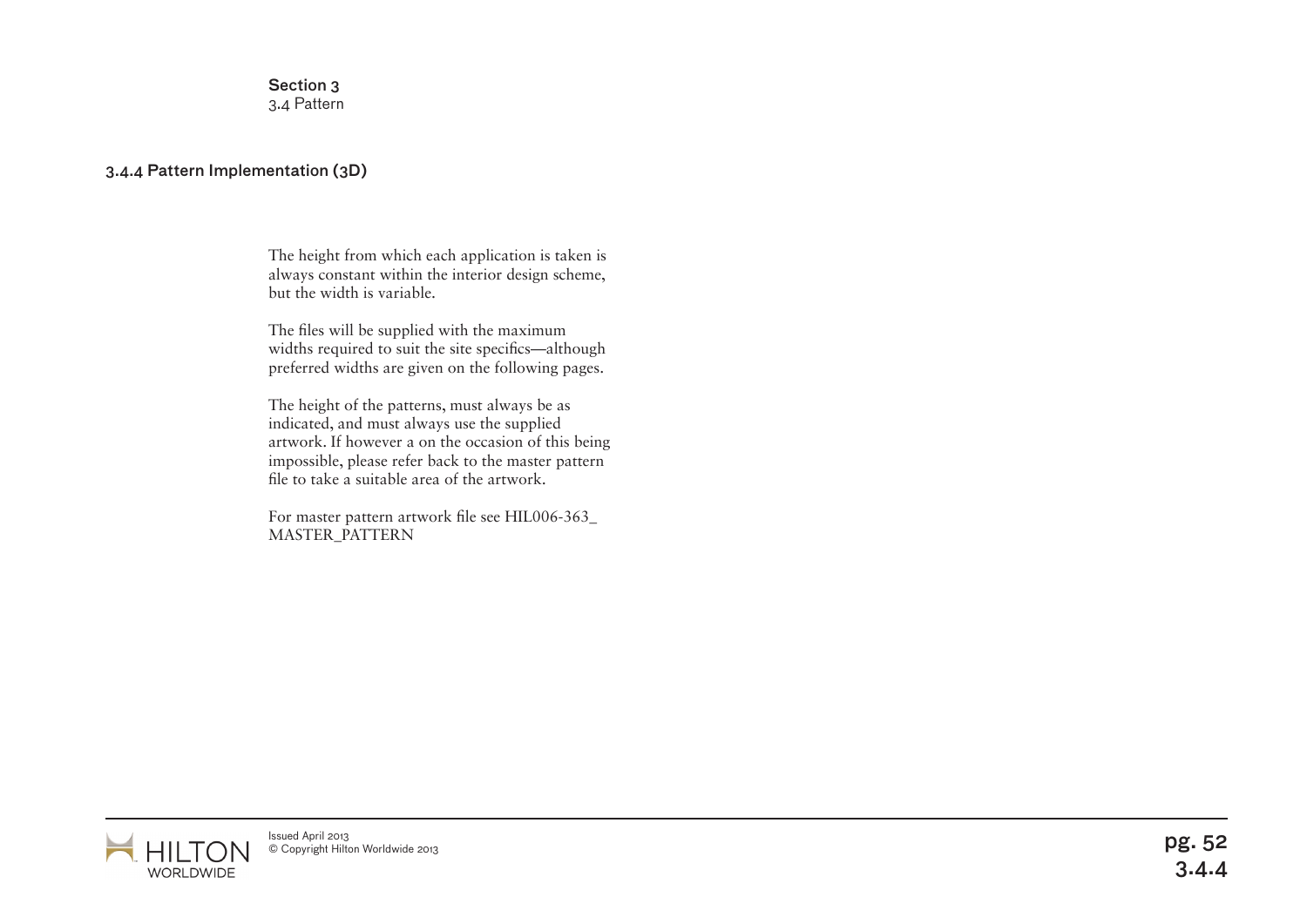

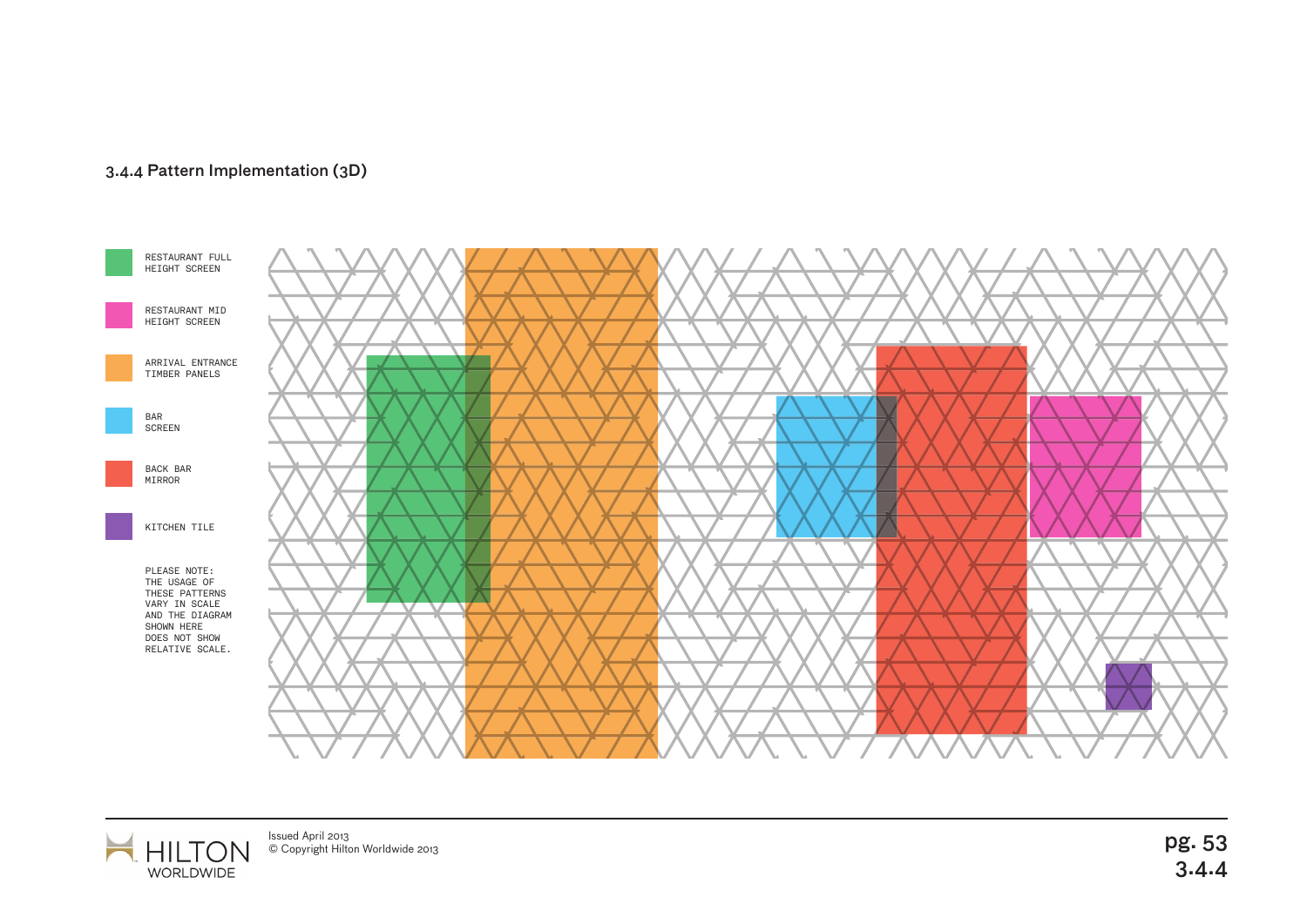



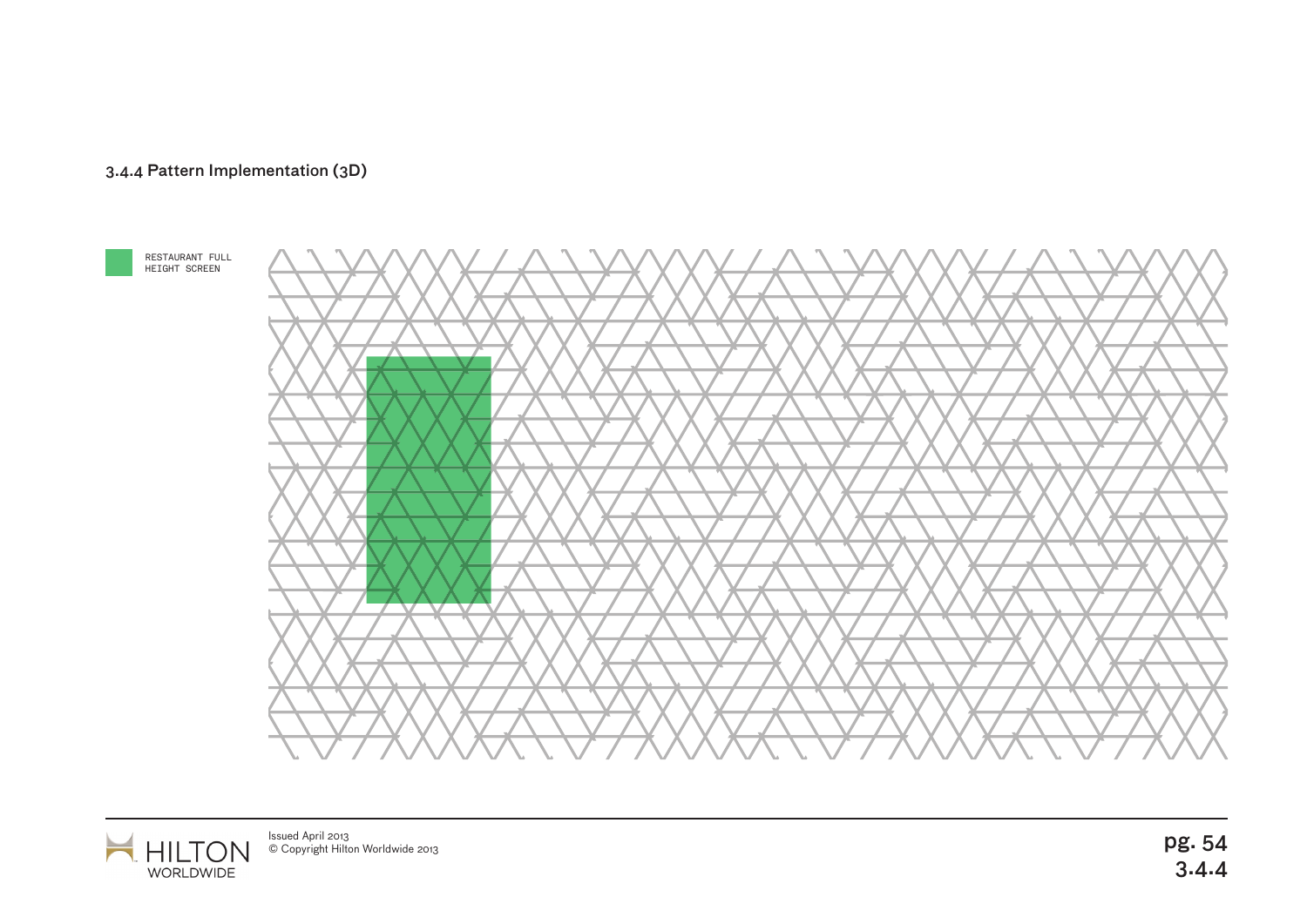

I TO

WORLDWIDE

HI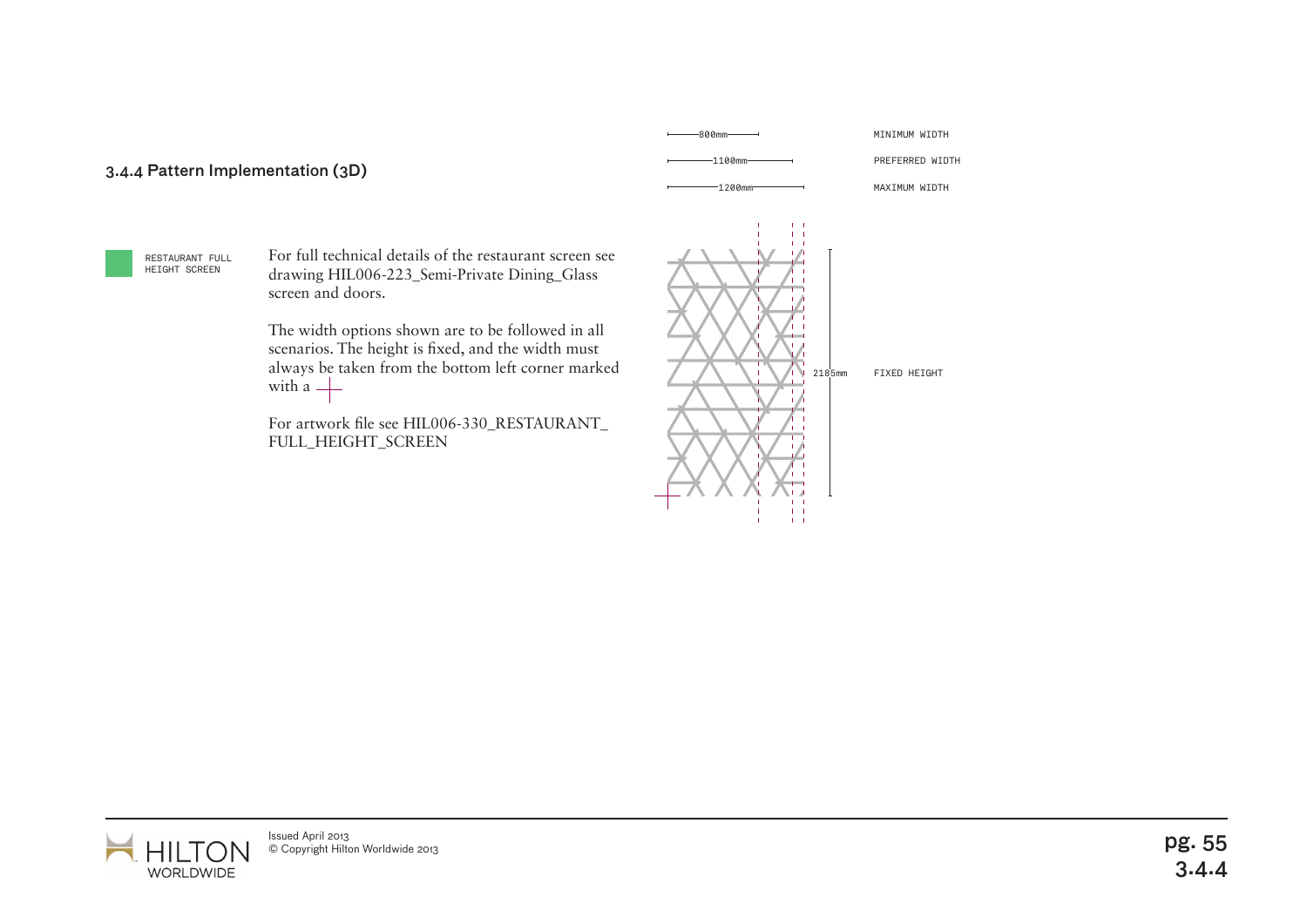



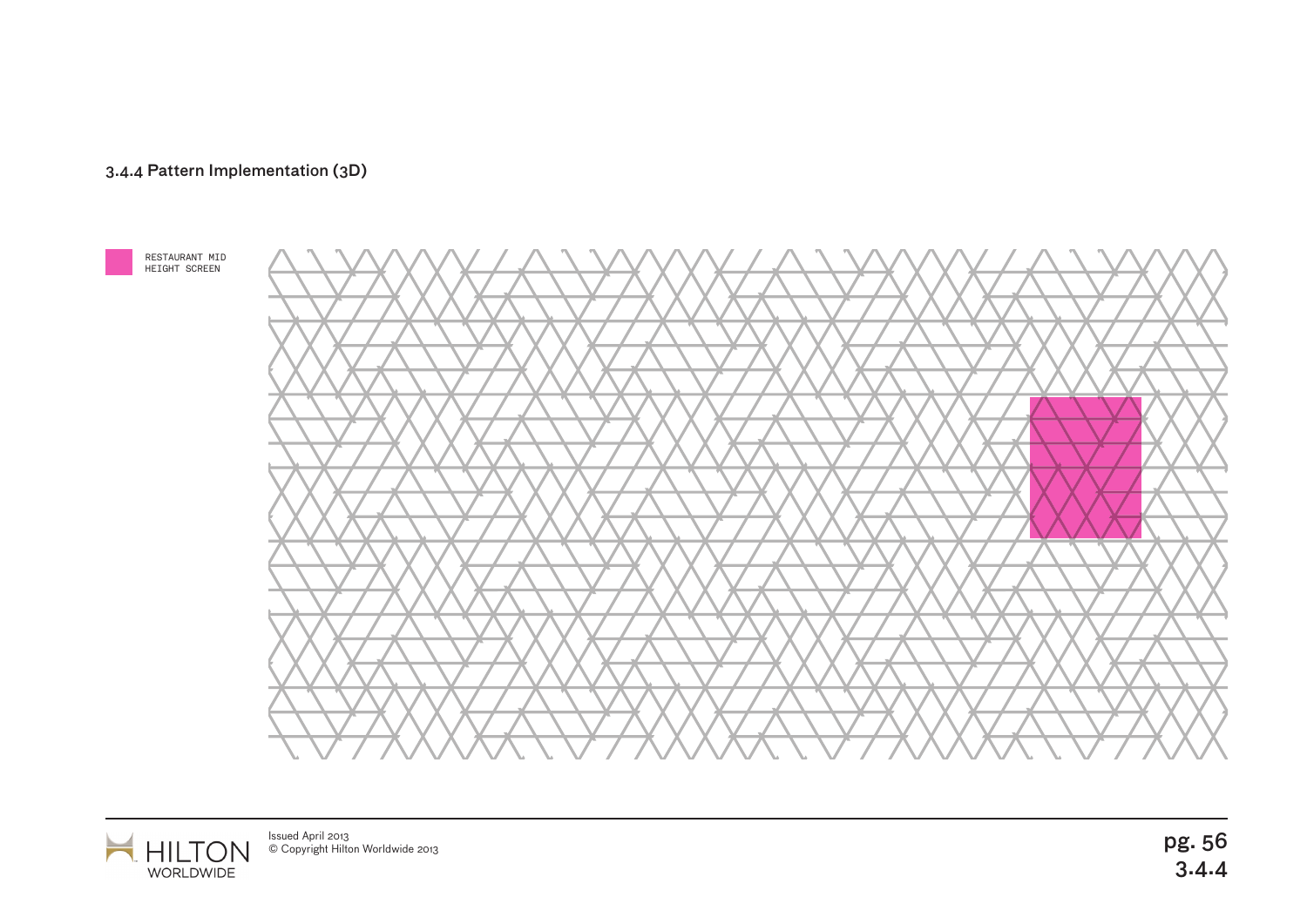

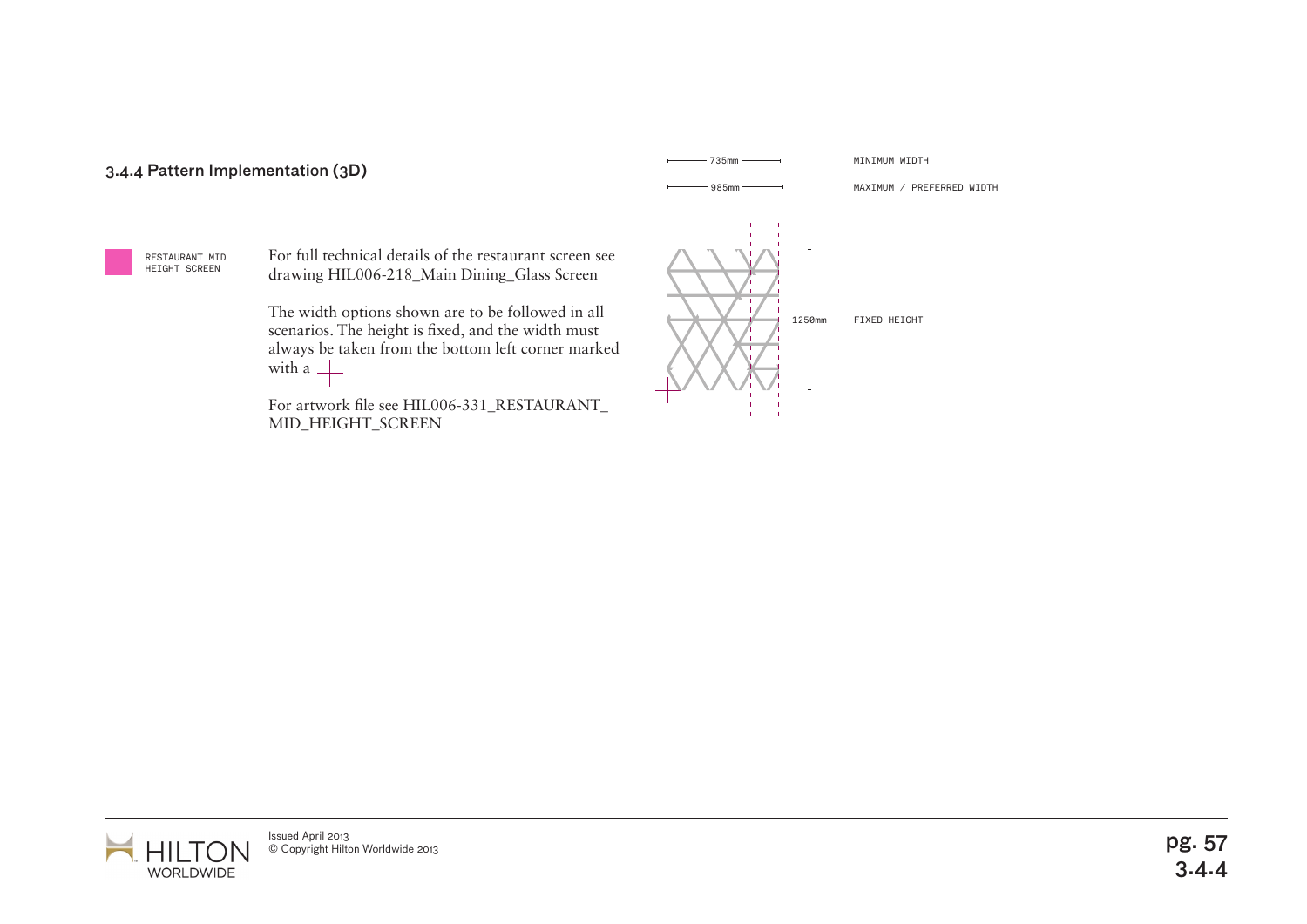

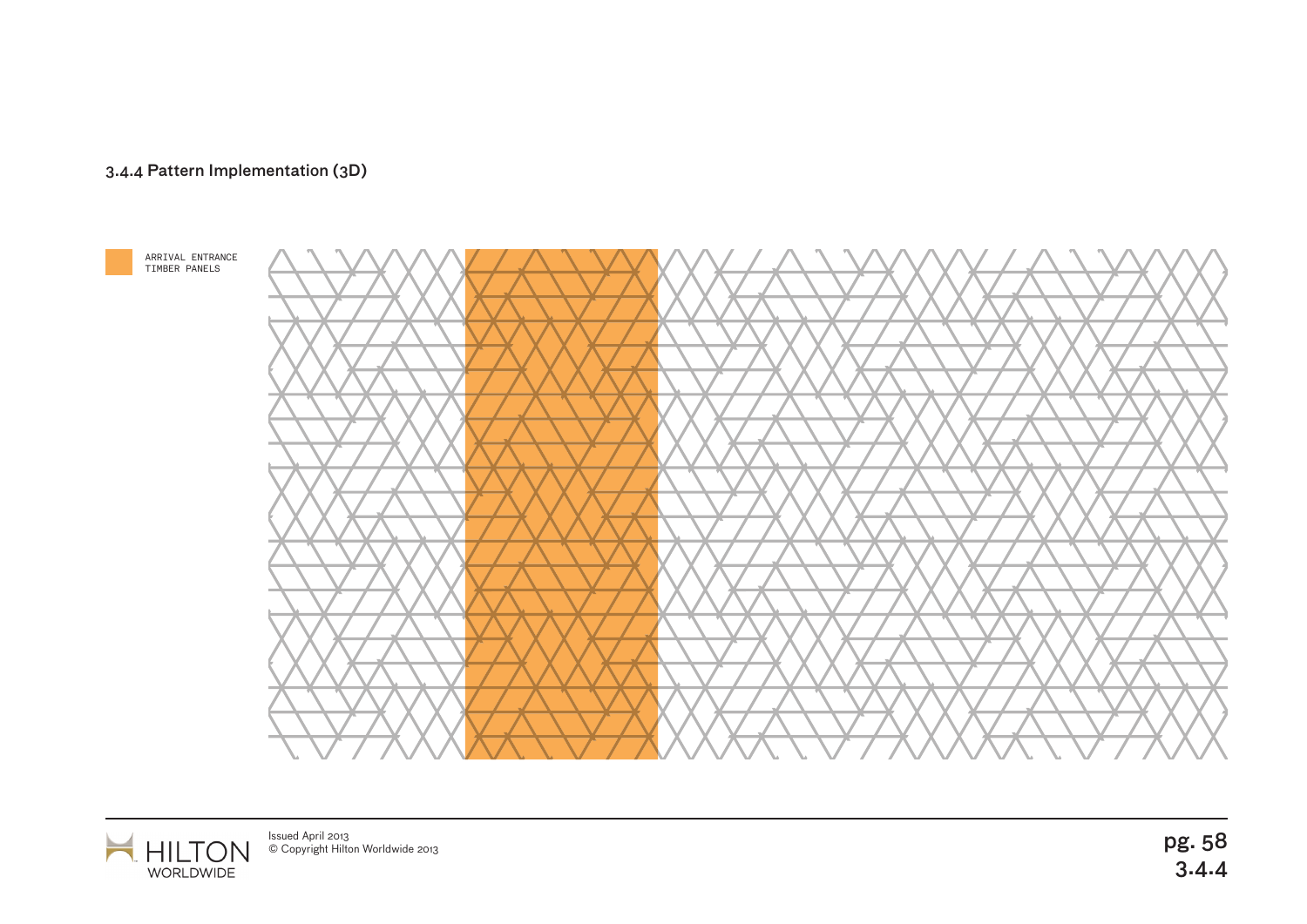ARRIVAL ENTRANCE TIMBER PANELS

For full technical details of the restaurant screen see drawing HIL006-201\_Arrival Entrance\_Timber Panels.

The widths options shown are to be followed in all scenarios. The height is fixed, and the width must always be taken from bottom left corner marked with a  $+$ 

For artwork file see HIL006-332\_ARRIVAL\_ ENTRANCE\_TIMBER\_PANELS



850mm 750mm

PREFERRED WIDTH MINIMUM WIDTH

MAXIMUM WIDTH

FIXED HEIGHT

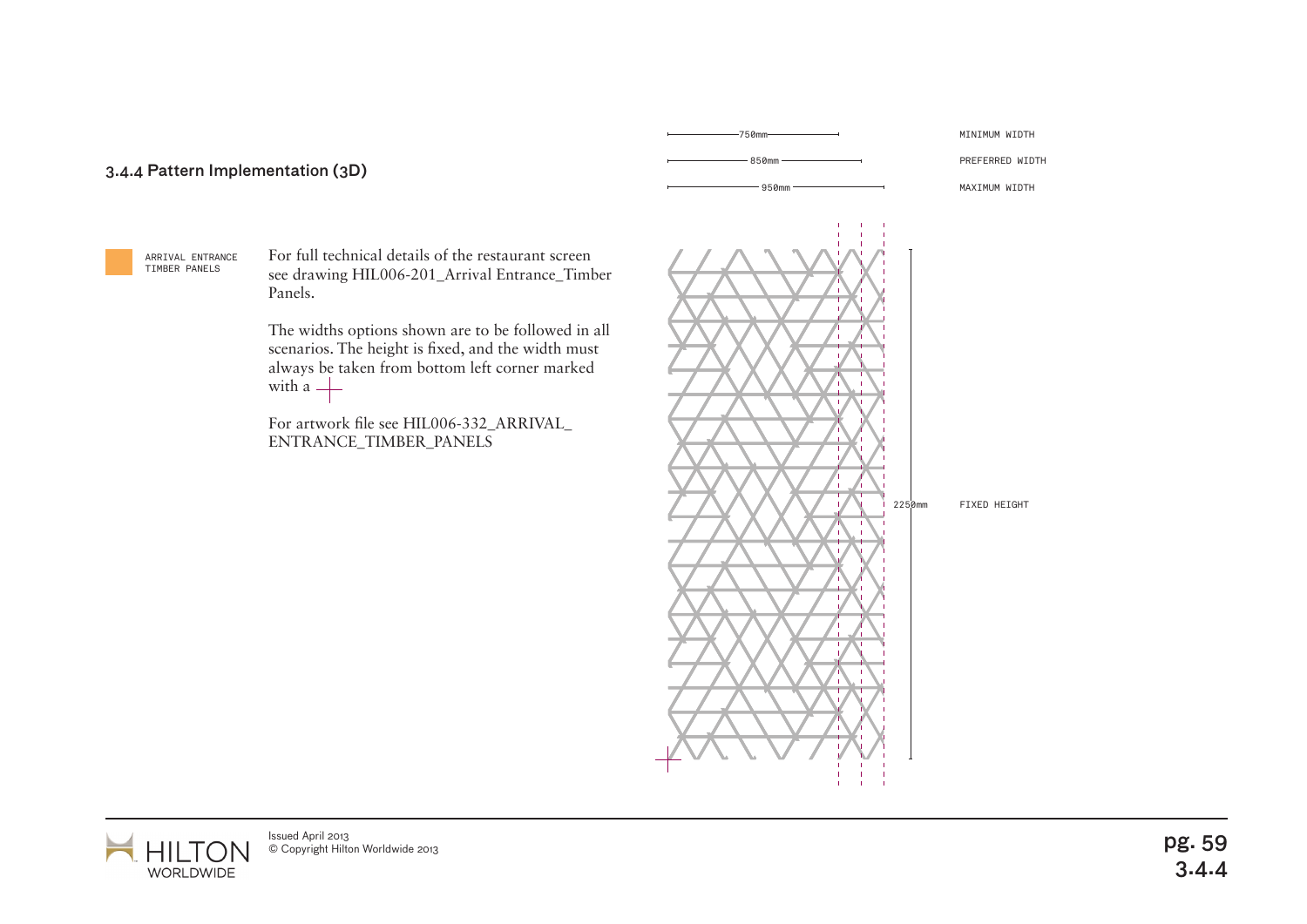



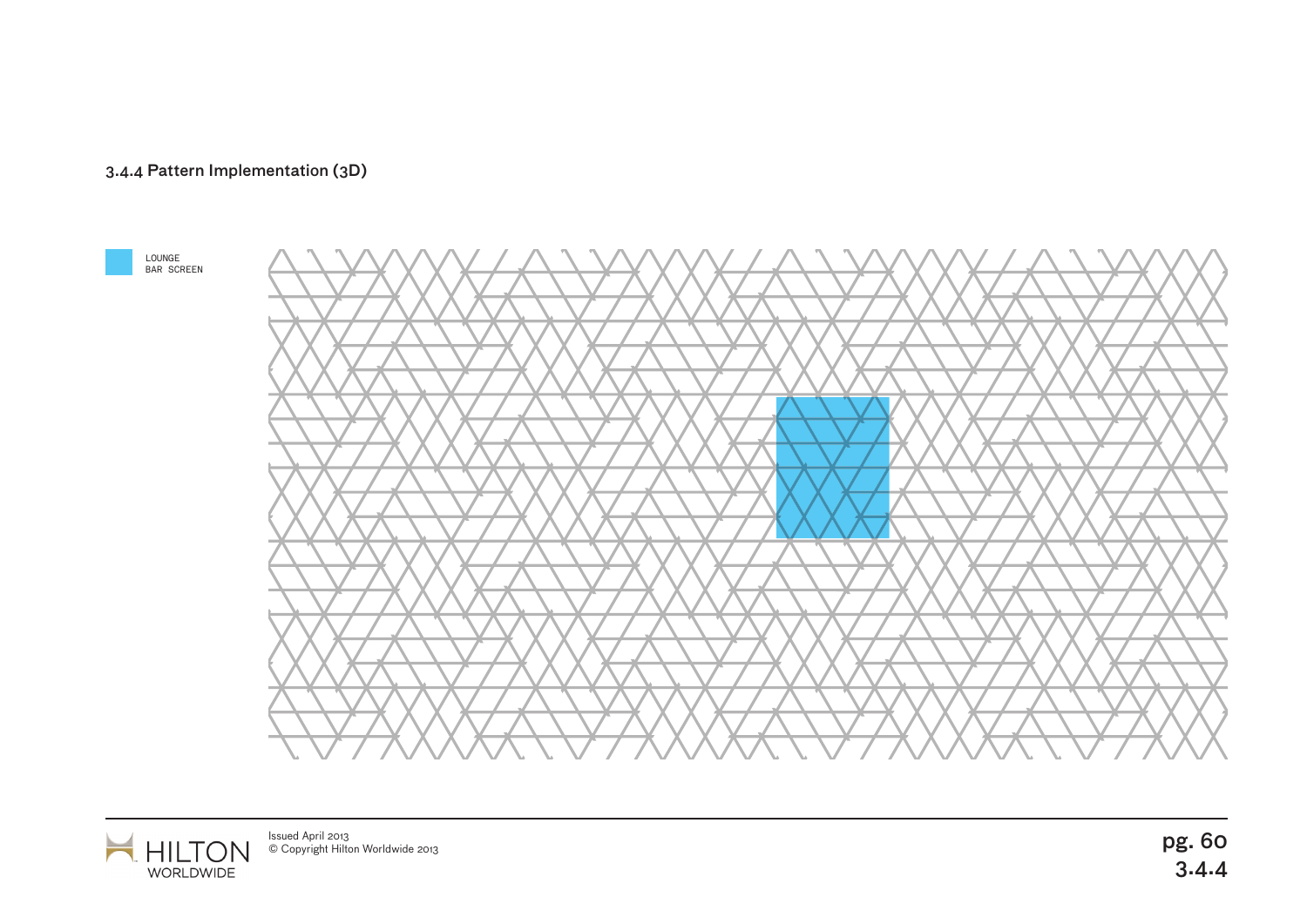

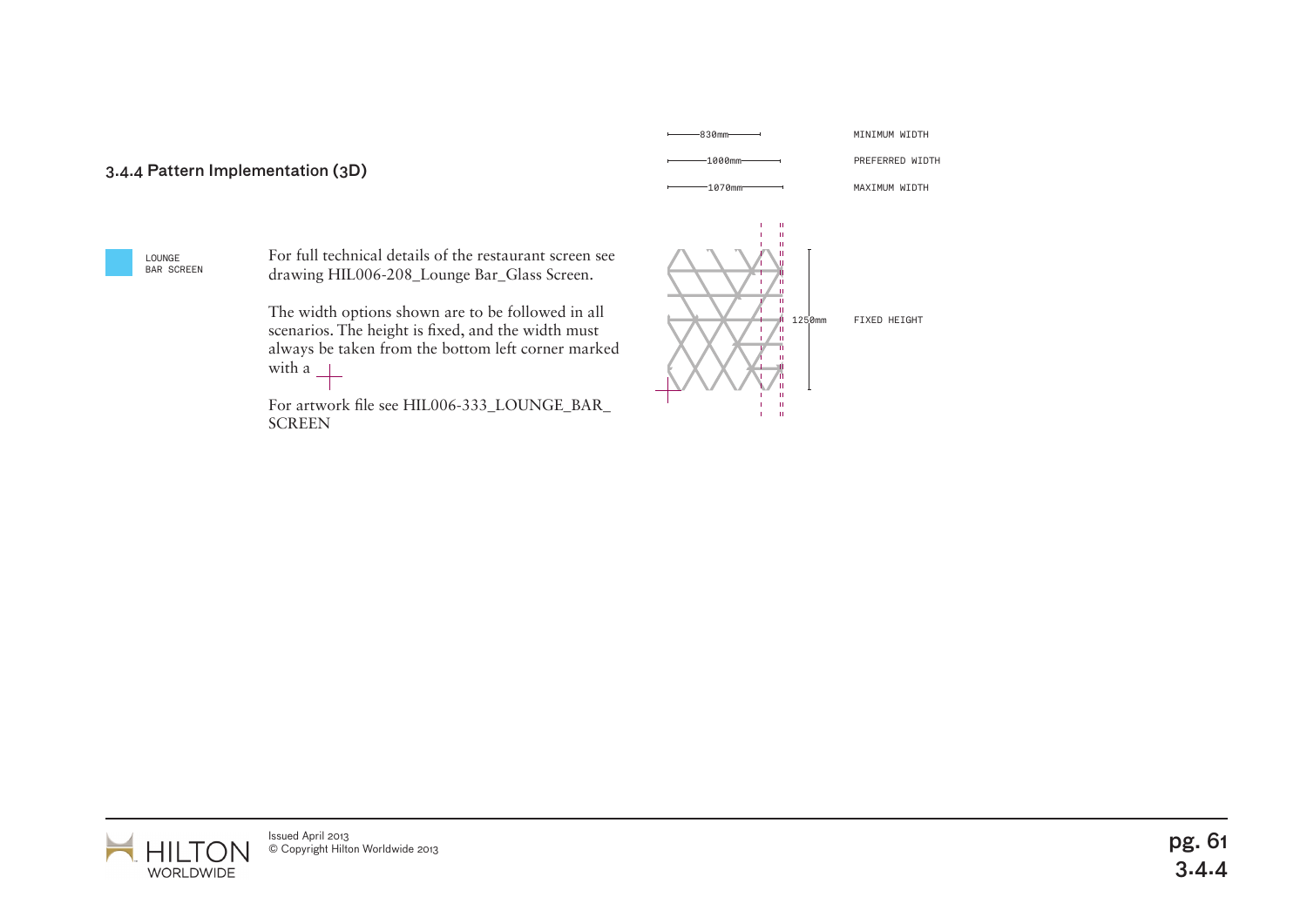





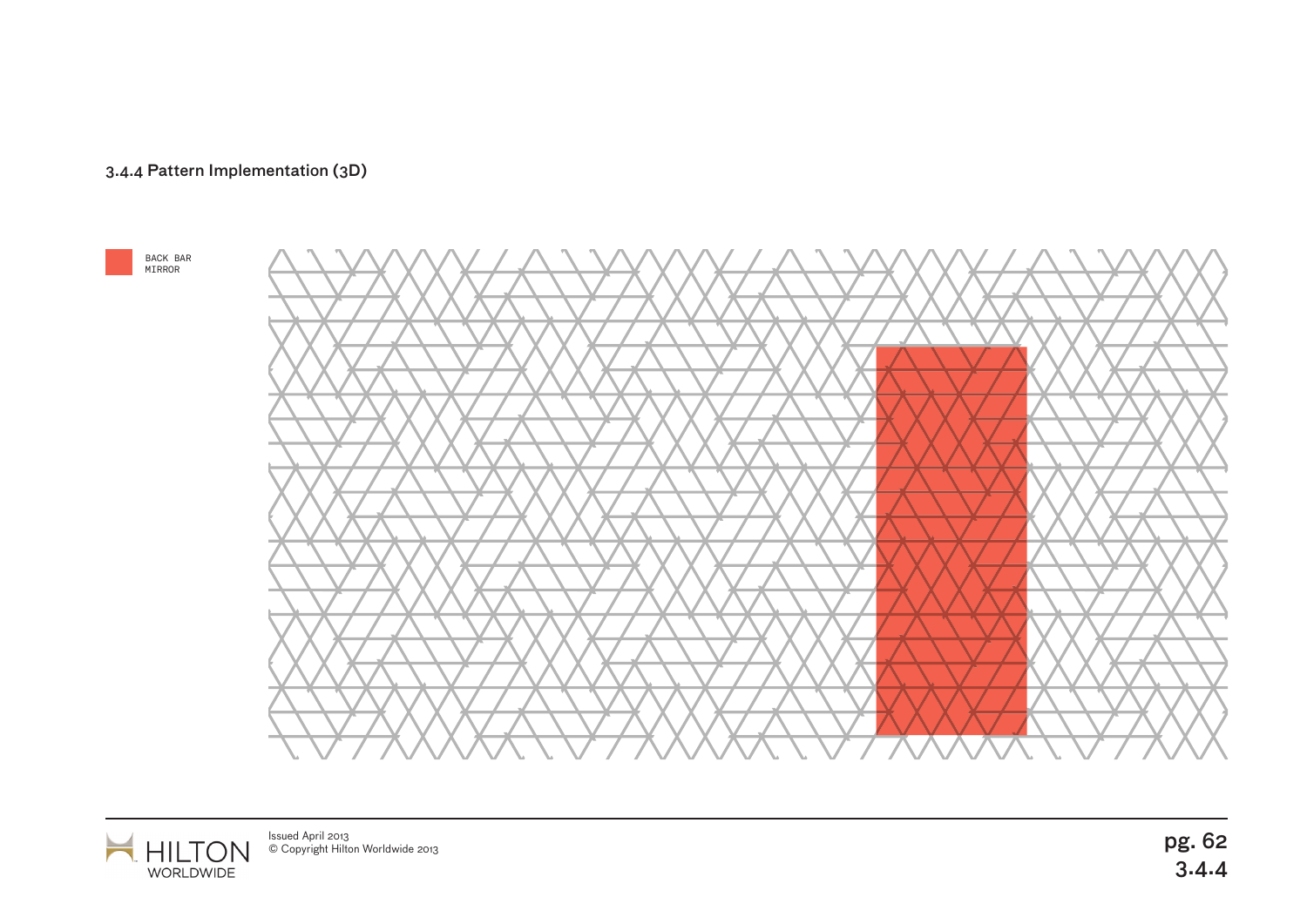### 3.4.4 Pattern Implementation (3D) and the state of the state of the state of the state of the state of the state of the state of the state of the state of the state of the state of the state of the state of the state of th

BACK BAR MIRROR

For full technical details of the restaurant screen see drawing HIL006-205\_Lounge Bar\_Back Bar Counter.

The width options shown are to be followed in all scenarios. The height is fixed, and the width must always be taken from the bottom left corner marked with a  $+$ 

For artwork file see HIL006-334\_BACK\_BAR\_ MIRROR

There are two sections within the artwork file for this implementation, as the each of the sets of two doors are reflected.





Issued April 2013<br>© Copyright Hilton Worldwide 2013 lssued April 2013<br>© Copyright Hilton Worldwide 2013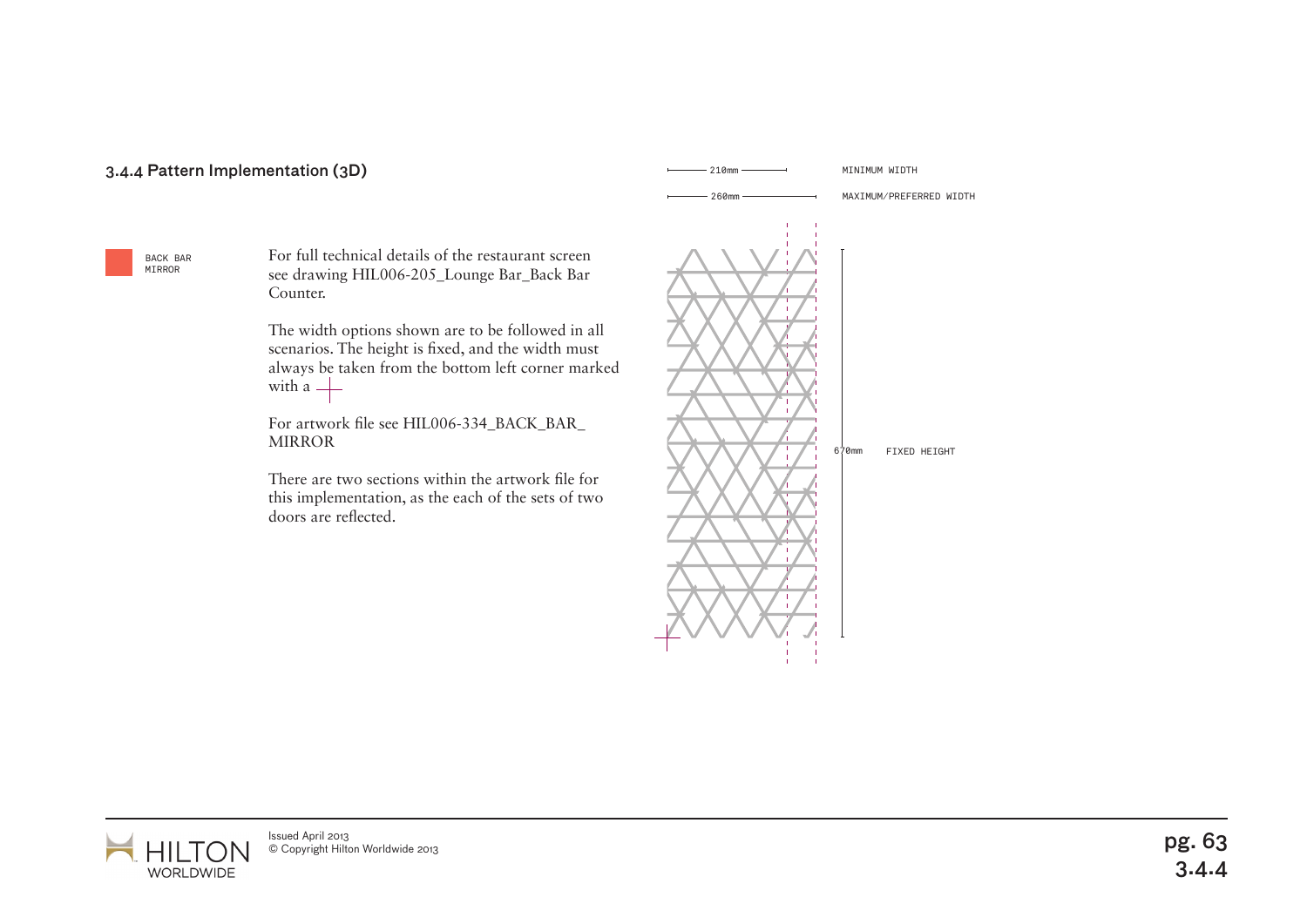







pg. 64<br>3.4.4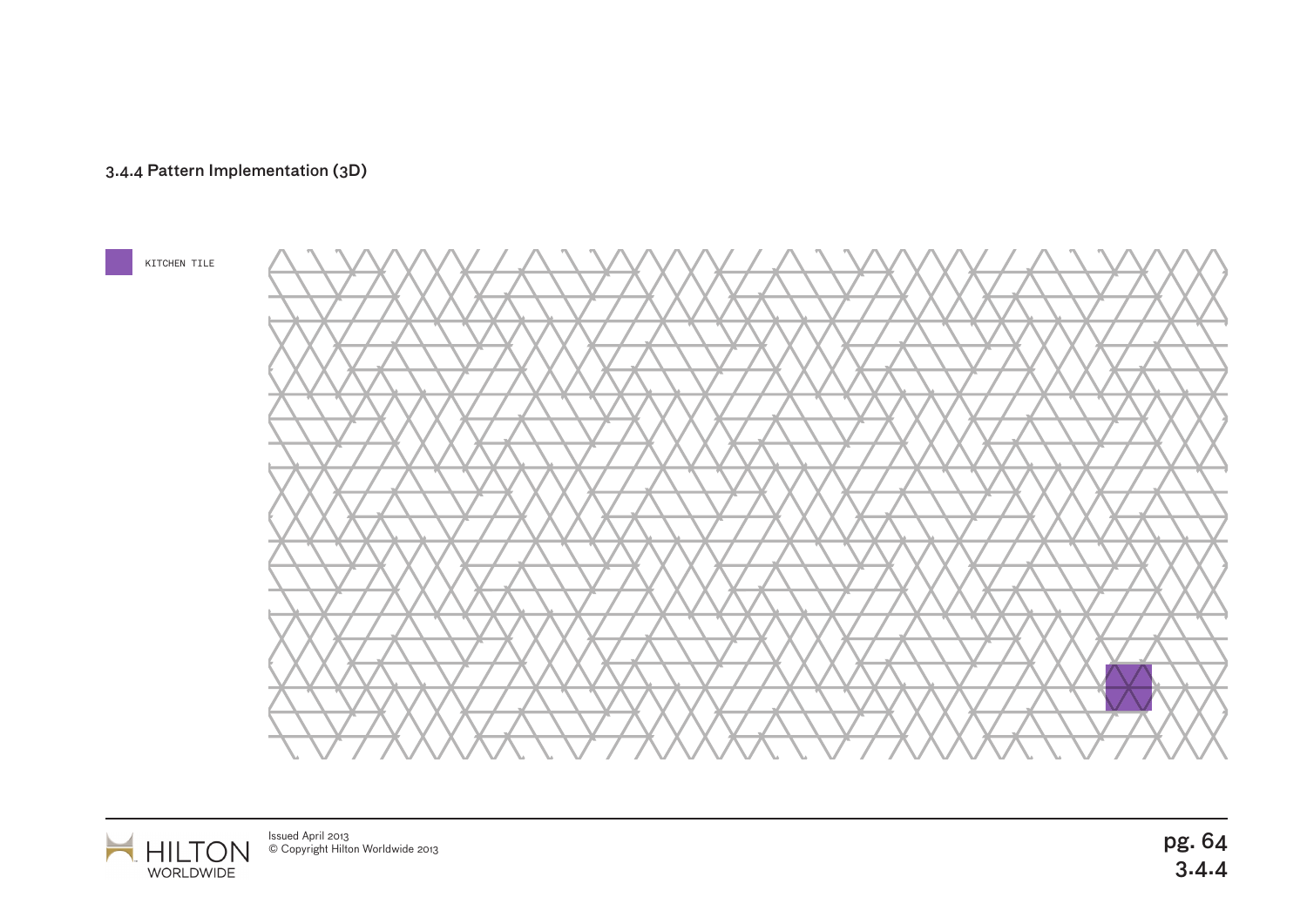#### KITCHEN TILE

For material specification for the kitchen tile see code TL06.

For artwork file see HIL006-335\_KITCHEN\_TILE Approved manufactures have adapted artwork prepared for manufacture.

 $-300$ mm $-$ STANDARD TILE SIZE